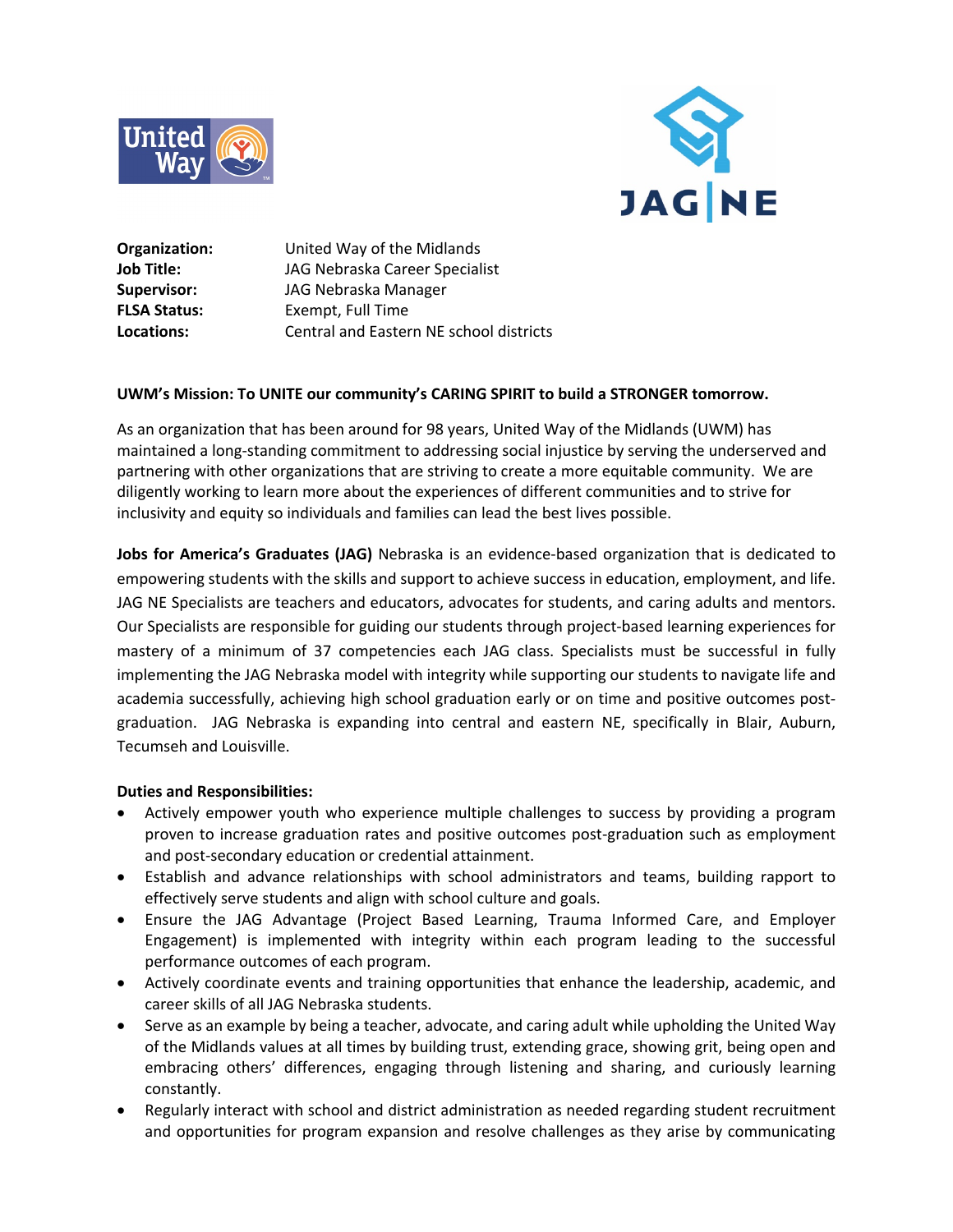effectively, efficiently, and timely while maintaining effective working relationships with school administrators, community leaders, business partners, and JAG Nebraska leadership.

- Conduct site visits to engage with students, building meaningful relationships, while assuring the JAG model standards are met while also observing classroom management techniques by monitoring performance outcomes, analyzing data in JAG Force, reviewing processes including: student selection, assessments, classroom management and instruction, business and community connections; and by receiving feedback from partners.
- Complete self-evaluations according to United Way of the Midlands policy, providing effective and supportive feedback to the Program Manager while also receiving feedback.
- Request support and resources as needed with the JAG Nebraska model, grant and partnership obligations, accreditation compliance, participant documentation, and data entry into JAG Force.
- Recruit and interview students according to the best practices established by JAG and as preferred by the school.
- Develops a pool of qualified students from the cohort working in conjunction with the program's inschool Advisory Committee, school personnel, and parents; conducts interviews with prospective candidates and those making referrals; applies JAG Model guidelines to select prospective students (35-60) for the program.
- Regularly brief the Program Manager on student performance and outcomes. Request support and share ideas for actions for improvement when students are not on track to meet school and/or JAG performance goals and outcomes.
- Assist in planning and implementation of statewide student events and may assist with student supervision at various events locally, statewide, and nationally.
- Responsible for quality assurance on all paperwork and data to ensure compliance with all funding and accreditation requirements as well as ensuring deadlines are met in a timely manner.
- Propose improvements or revisions to organizational policies and procedures as they relate to the operation of JAG Nebraska to the Program Manager.
- Ensure the JAG model standards are met, to include ensuring every student is provided with the opportunity and support necessary to master a minimum of 37 competencies each school year, while also implementing classroom management techniques, monitoring performance outcomes, entering data in JAG Force, reviewing school processes including: student selection, assessments, classroom management and instruction, business and community connections; and by receiving feedback from partners.
- Work daily within Nebraska's public schools and respectfully engage directly with teachers, administrators, and community leaders.
- Establish a positive and on-going supportive relationship with all students and families in the JAG Nebraska cohort.
- Collaborate with school counselors, advisors, teachers, and administrators to implement the JAG curriculum and activities consisting of support for academic success, career exploration, goal setting, leadership development, and individual development plan.
- Enter student data and confer with school staff to identify and serve students in need of more intensive academic support such as tutoring, extended learning, mentoring, and counseling.
- Delivers the JAG Nebraska project-based learning curriculum for the targeted 35-60 students and ensure they achieve specific competencies through classroom instruction; directs learning through a variety of methods including: project-based learning instruction, hands-on activities, experiential learning activities and team teaching; tailor program and teaching methods to the needs of each student; and implement a well-designed intervention strategy for each student.
- Establish and implement an Individualized Development Plan (IDP) in JAG Force for all students on the school's JAG Nebraska class rosters.
- Monitor the attendance, academic performance, college prep course selection, enrollment in AP and dual credit courses, credits needed for graduation, and progress towards goals of all cohort students.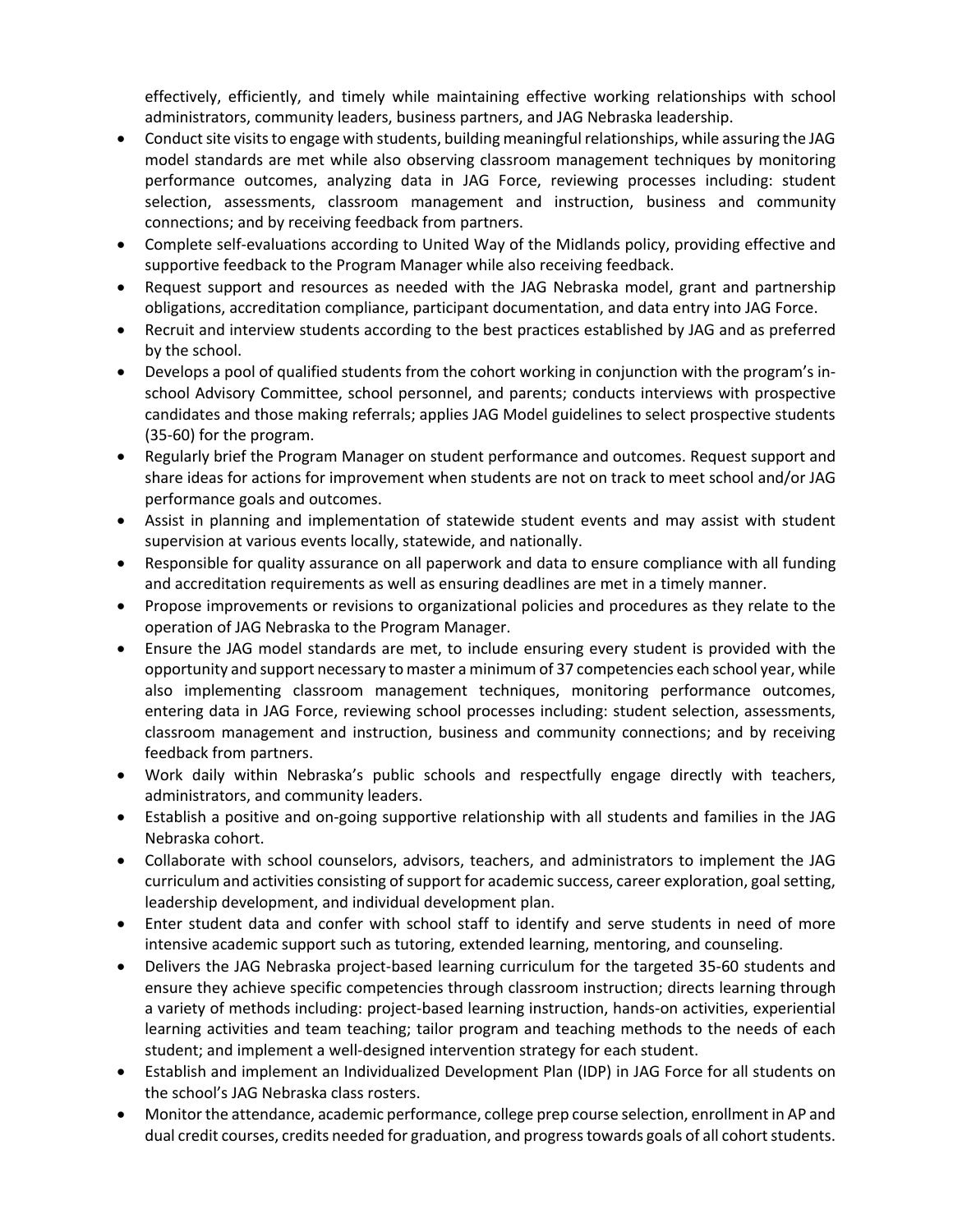- Actively work to build a local efficient and effective full circle of community support for student resources by collaborating with in-school and after school student programs, employers, parents, civic groups, and community partners to build awareness, support, and partnerships in conjunction with the Program Manager.
- Facilitate opportunities for student engagements periodically throughout the summer to increase student contact.
- Participate in school staff meetings, regional and statewide education meetings, and staff development activities within the building and district as appropriate.
- At times, Specialists may drive select students to and from statewide events, as applicable, and/or chaperone students for JAG National events, as applicable.
- Participate in approved JAG National and Nebraska training opportunities and conferences.
- Maintain the highest level of confidentiality, integrity and professionalism.
- Perform other duties as assigned by the supervisor.
- Must comply with school staff handbook, policies, standards, and expectations.

# **Required Knowledge, Skills and Abilities:**

- Must be able to effectively use the Microsoft Office package of software (Word, PowerPoint, Excel, Teams).
- Required to work 12 months per year.
- Spanish and/or Karen speaking a plus.
- Must be knowledgeable about human services and major systems work.
- Must have a good understanding of philanthropy and the role non-profit organizations play in our community.
- Must be able to enter, analyze, and verify data reports as applicable for integrity, accuracy and various funding requirements.
- Must have the ability to effectively represent UWM and JAG Nebraska during community and stakeholder meetings.
- Must have the ability to think strategically to effectively plan and execute multiple lesson plans and activities in preparation for and throughout each school year.
- Must be able to execute and accomplish immediate deliverables on short notice.
- Must be highly organized, responsive and be able to handle multiple deliverables at the same time.
- Must maintain a positive attitude and care deeply about the overall success of UWM and JAG Nebraska.
- Must be able to work independently while managing multiple priorities and deadlines.
- Must be able to establish appropriate boundaries while developing and nurturing supportive relationships with students and families.
- Must be able to communicate effectively, orally and in writing, with a variety of individuals, within and outside of the school system. Must be able to make formal and informal presentations.
- Must be able to educate a variety parties about the program by developing ongoing professional relationships.
- Must be able to implement curriculum, projects and/or other educational opportunities consistent with the goals of the JAG and the Nebraska Department of Education requirements for Career and Technical Education.
- Must be able to effectively develop positive relationships, as well as diffuse and resolve conflict.
- Must be able to effectively organize, prioritize, and manage multiple projects and tasks to achieve multiple goals simultaneously.
- Must comply with and adhere to the State of Nebraska teacher and teaching standards and requirements.
- Must become familiar with various funding requirements, such as: ESSER, GEER, TANF, WIOA, etc.